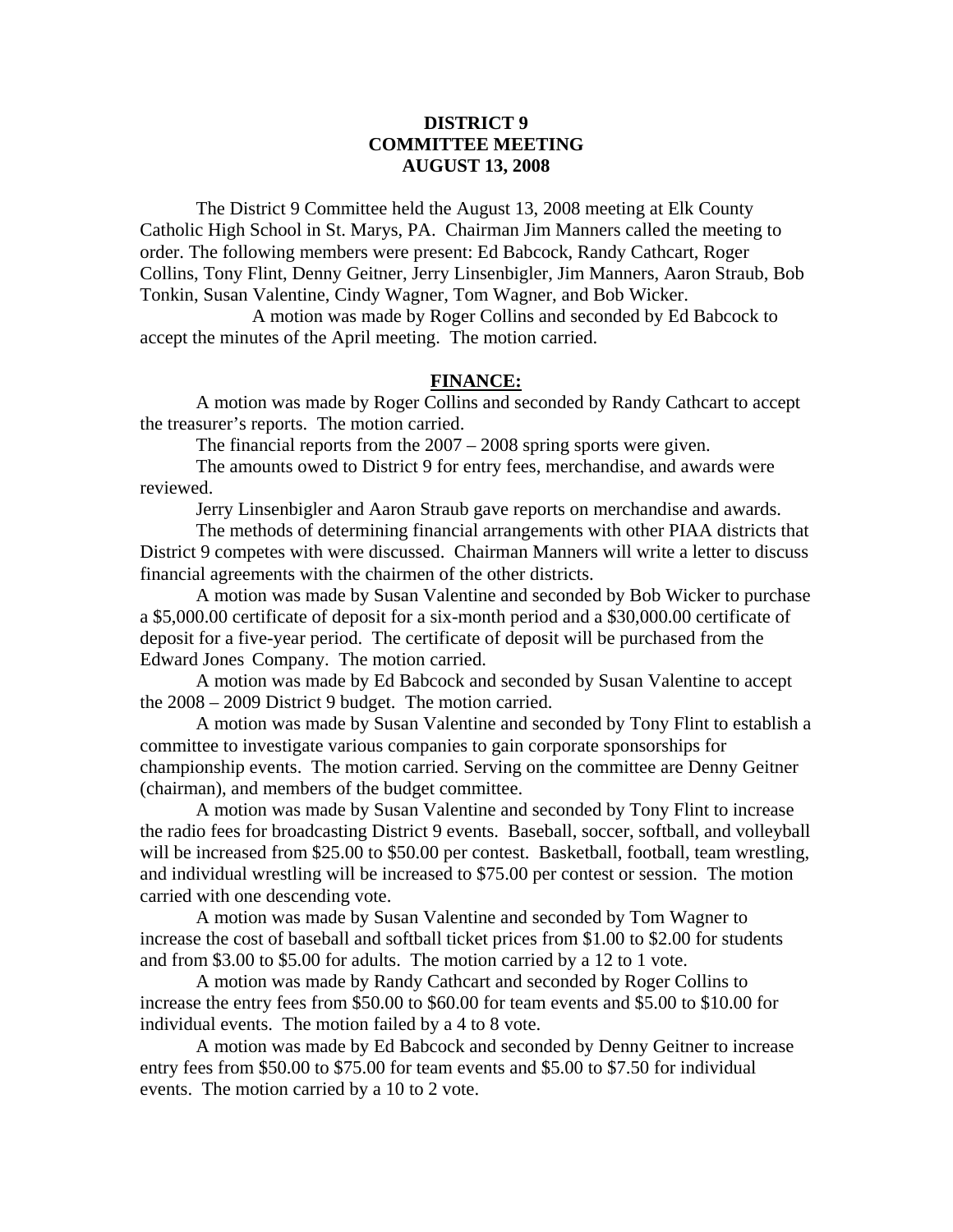A motion was made Susan Valentine and seconded by Tony Flint to accept the District 9 payment structure fees for the 2008 – 2009 school year. The motion carried.

### **CHAIRMAN'S UPDATE**:

Chairman's updates from the May and June Board of Directors' meetings will be e-mailed to schools.

## **ADMINISTRATIVE:**

 A motion was made by Tim Walter and seconded by Randy Cathcart to grant athletic eligibility to Bradley John Gallagher. (Transferring to Dubois Catholic High School from Bishop Canevin) The motion carried.

A motion was made by Randy Cathcart and seconded by Roger Collins to grant athletic eligibility to Jacob Allen Adams. (Transferring to Curwensville Area High School from Clearfield Area High School) The motion carried.

 A motion was made by Randy Cathcart and seconded by Ed Babcock to grant athletic eligibility to Luke Sherry. (Transferring to Cameron County High School from Bucktail High School) The motion carried.

A motion was made by Tony Flint and seconded by Denny Geitner to deny athletic eligibility to a Clearfield Area High School student. Additional paperwork must be supplied before the transfer can be approved. (Transferring to Clearfield Area High School from Clearfield Alliance Christian School) The motion carried.

The following items were discussed: the constitutional provision that permits "red shirting" a student at the junior high school level, permitting sixth graders to participate at the junior high/middle school level, the lost of 29 junior high schools members from District 8 (District 8 schools permits  $6<sup>th</sup>$  graders to participate in junior high school sports), and adding a coaches' representative to the district committee.

A motion was made by Ed Babcock and seconded by Jerry Linsenbigler to approve a cooperative sports agreement between Johnsonburg Area High School and Ridgway Area High School in junior high and varsity boys' and girls' cross country and junior high and varsity boys' and girls' track and field. The motion carried.

A motion was made by Aaron Straub and seconded by Denny Geitner for the district committee not to support the proposal to require sports officials to get various non-criminal clearances. The motion failed. (The present proposal is too vague on the how to administer the proposal)

A motion was made by Susan Valentine and seconded Ed Babcock to continue to use the services of Tom Elling to run the District 9 website. The motion carried.

#### **ADMINISTRATIVE COMMITTEES**:

A motion was made by Susan Valentine and seconded by Tony Flint to accept the report from the audit committee. The motion carried. Serving on the audit committee were Susan Valentine, Northern Potter High School, Bob Miller, Smethport Area High School, Mark Dippold, Brockway Area High School, and Mark Budd, Port Allegany High School.

A motion was made by Roger Collins and seconded by Susan Valentine to review the method of awarding contracts for awards and merchandise. This will be on the agenda for the January 2009 meeting. The motion carried.